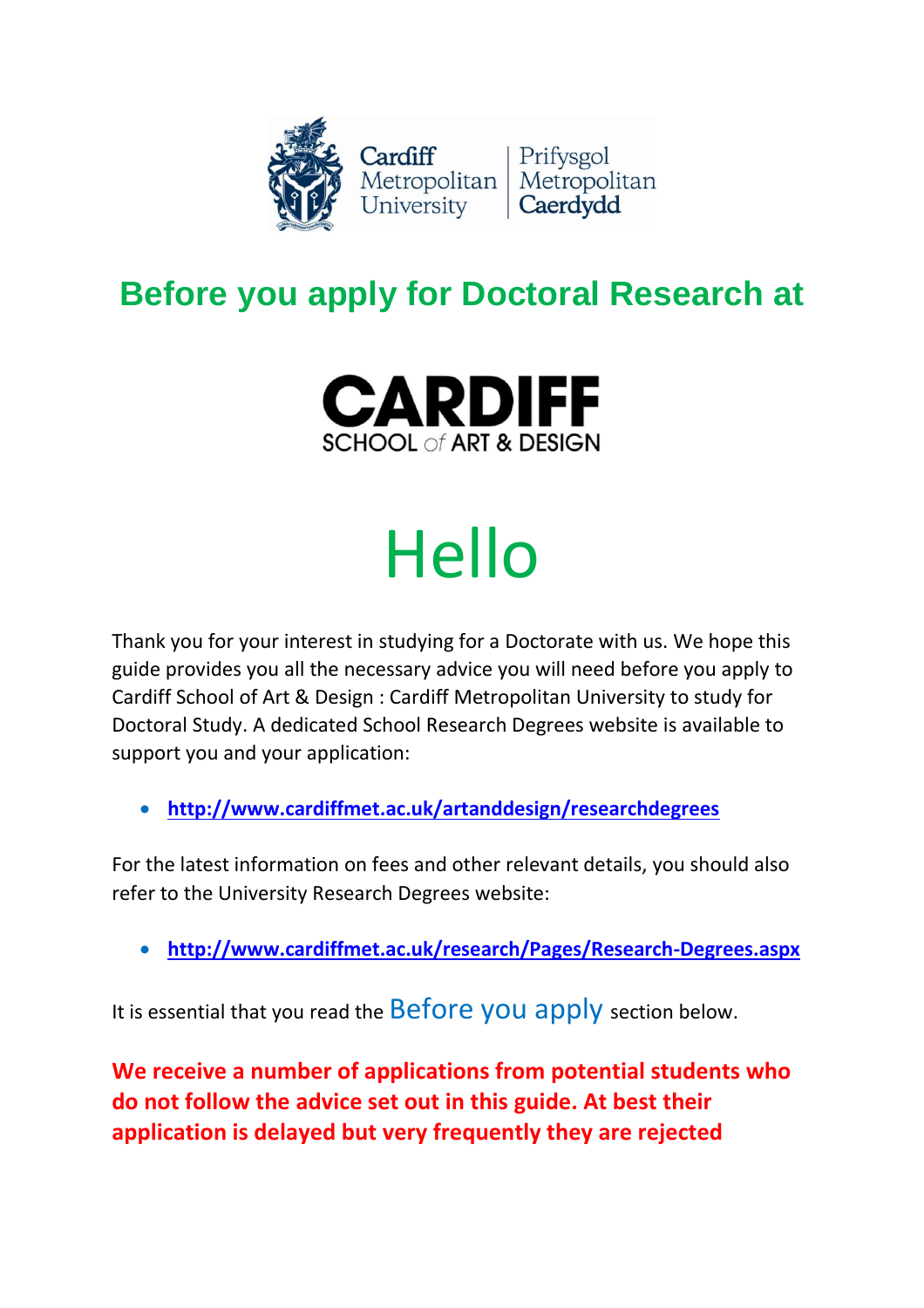#### **because their application is not suitable for our School or ready for a Research Degree application.**

If you are thinking about studying for a research degree you have made the first step on a rich and rewarding intellectual journey. A research degree will transform you, it will reshape your understanding of the world and of yourself. It is an exciting and challenging prospect and we will do everything we can to support you on that journey. Please read this guide carefully and we hope to welcome you to our Research Community very soon.

We are highly supportive of our students and so our application process is very intense. We want to make sure we have the most creative and the best students who produce doctoral outcomes that can be directly compared in quality with any other University or Research Institute in the world.

We have **extremely limited** number of spaces for new doctoral students each year. Our students come from all around the world to study with us and so the competition for the limited number of places is exceptional. You will need to make sure you have done everything you can to help your application be successful. Please read the following sections to help you apply:

- Before you apply.
- Our supervisors and doctoral research communities
- What research programmes do we offer?
- When to apply?
- How to apply if you come from the UK/EU?
- How to apply if you come from outside of the UK/EU?
- What happens next?
- Why apply to us?
- Writing your Initial Research Proposal?
- If you still have any questions

#### Dr Stephen Thompson

Academic Lead of Graduate Studies : Cardiff School of Art & Design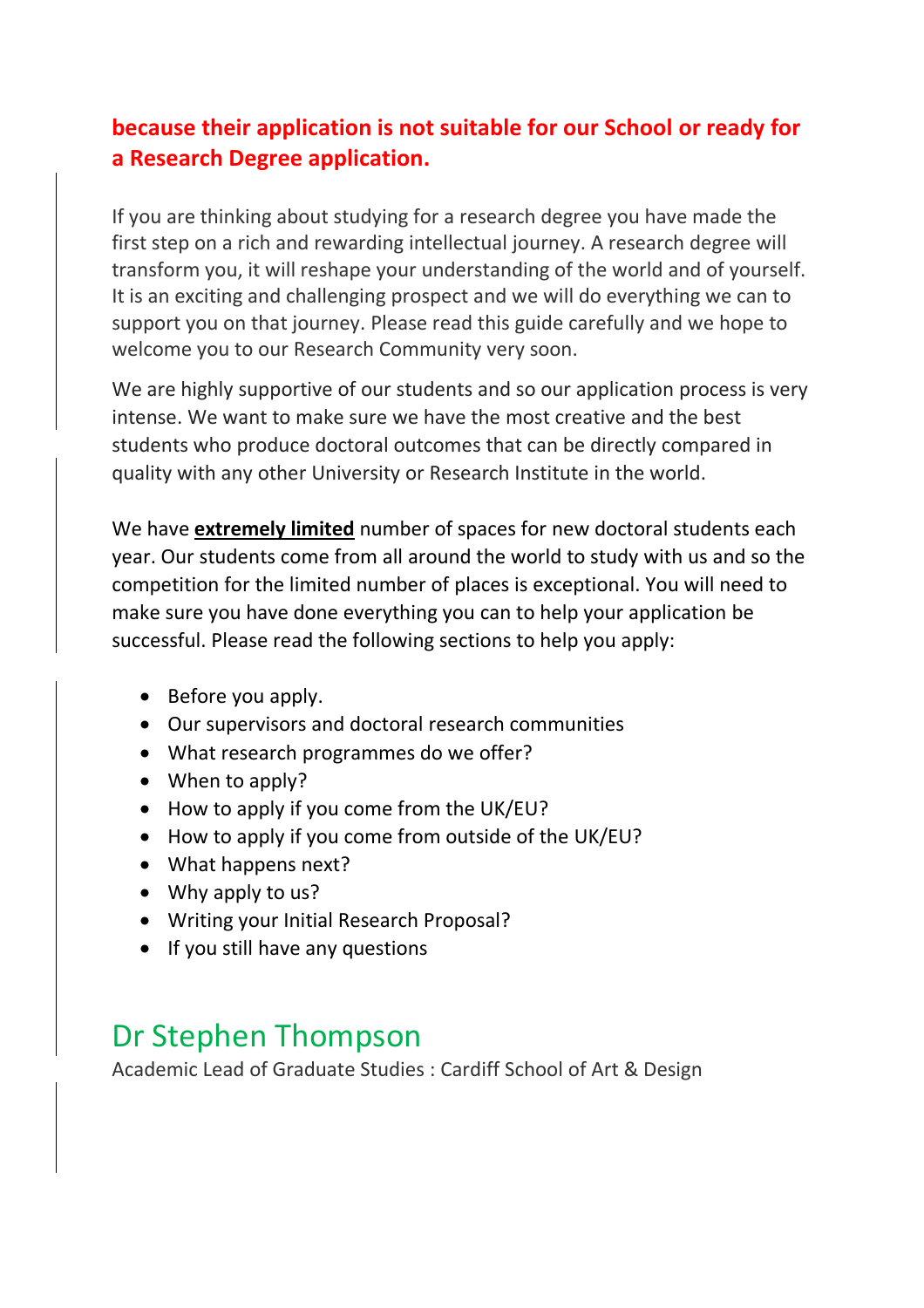# Before you apply

Before you start your application please make sure you have completed everything required in the Application One-Two-Three checklist:

#### **One Have you done your research about us:**

Wherever you are from in the world, before you apply you must identify which supervisor or research group you would like to work with and consider how your research interests and expertise relates to the subject interests we can support. Throughout the course of your research, your supervisors will be your principal source of guidance and feedback in your PhD, so it is important to get this right.

Please approach the person or people you have in mind as supervisors informally to discuss your ideas and to gauge their interest in supporting you they can help you to write your proposal and apply. If they do not reply to you first email, please try again. This will not be because they are not interested, it is simply because they get lots of emails every day.

A list of our supervisors and research groups can be found later in this guide. If you are still unsure of who to approach, please contact us for advice. When you make your first informal approach, it would be helpful if you could provide a short CV (two pages maximum) and a 1,000 word outline in which you set out:

- The research topic or question on which you are likely to focus.
- The debate or subject area of your research.
- Why you are considering Cardiff School of Art and Design as the place to conduct your research.
- Your professional and/or personal reasons for wanting to undertake MPhil or PhD research.

#### **Two Are you qualified?**

Candidates applying for research study towards a doctoral award should normally have an upper second class honours (2:1) undergraduate degree or better from a recognised higher education institution or a postgraduate degree or a qualification deemed by the university to be equivalent to this level.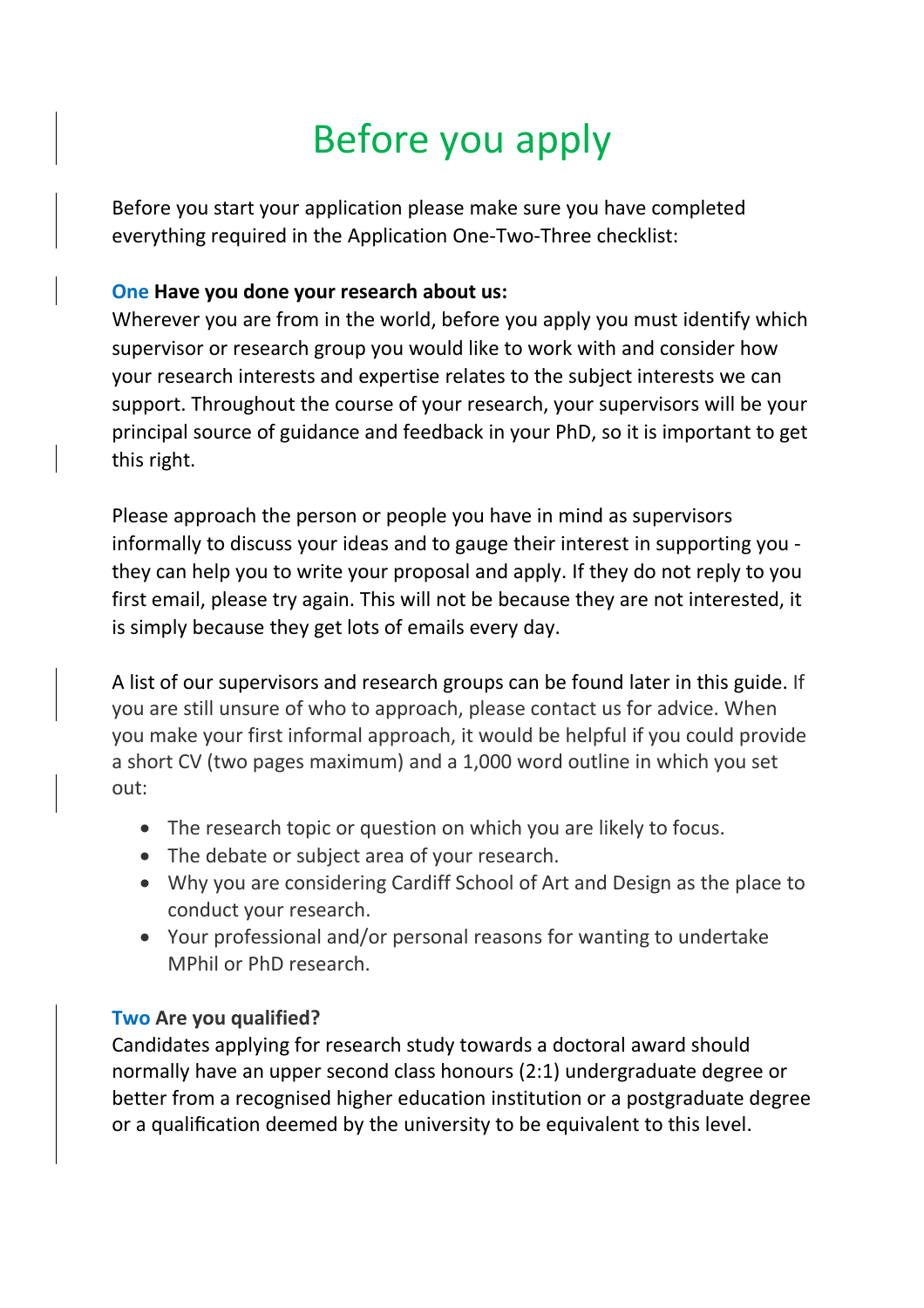Depending on your prior research experience it is usual for you to be initially enrolled onto an MRes/PhD or MPhil/PhD.

o Applications to PhD will be considered from **all** candidates who have attained a 2.1 class degree or equivalent. This award contains an initial research training element prior to commencement of supervised research.

#### **Three Is your English good enough?:**

Students whose first language is not English will need to provide evidence of fluency to at least an IELTS 6.5 standard (minimum 6.5 in the reading and writing components) or equivalent. However, we **strongly recommend** you study to attain **IELTS 7.0.** 

The reading and writing on a Research Degree will be intense and so if you have anything less than this you will struggle to complete your doctorate. A Research Degree will be a huge financial and intellectual investment and if you are not able to speak and write English to a high standard you could end up wasting your time and money.

If this aspect of your application worries you, why not apply to the MRes first. You will be approaching fluency after a year in the UK and will be confident with English as an academic and technical language.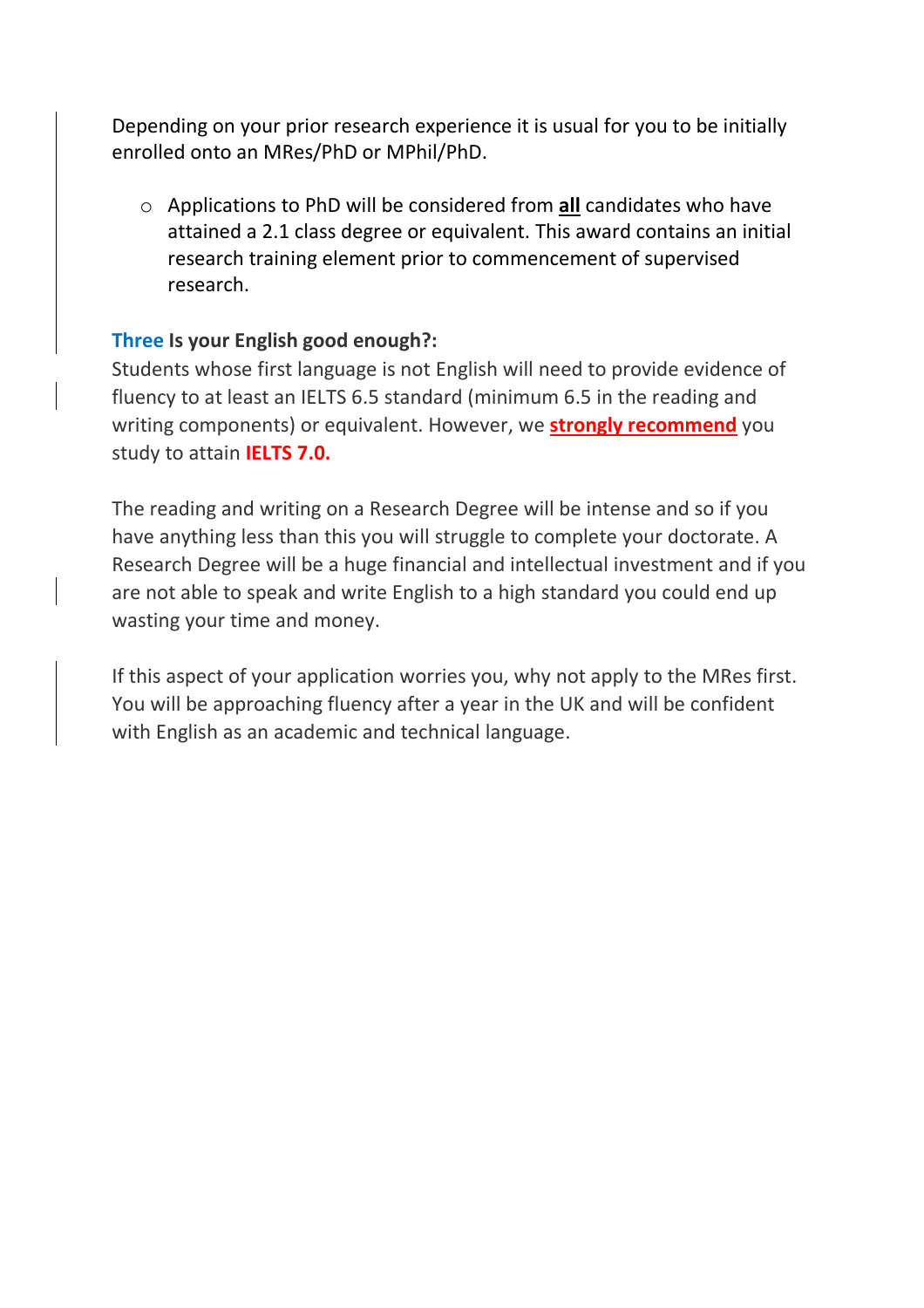# CSAD Supervisors &

### Doctoral Research Communities

CSAD is home to a range of centres and groups engaged in cutting-edge, worldleading research. We have some supervisors who are clustered around common interest doctoral research and support communities:

- **CARIAD**
- **EBERE**
- **Metatechnicity Research**
- **The Fovolab**
- **FabCr8**
- **User Centred Design (UCD)**

Links to our six doctoral research groups can be found at this address:

• **[www.cardiffmet.ac.uk/artanddesign/research](http://www.cardiffmet.ac.uk/artanddesign/research-enterprise/Pages/Research.aspx)[enterprise/Pages/Research.aspx](http://www.cardiffmet.ac.uk/artanddesign/research-enterprise/Pages/Research.aspx)**

We also have some supervisors who work outside of these groups, or across communities. Links to a complete list of all of our Doctoral Supervisors and areas of supervision can be found at this address:

• **[www.cardiffmet.ac.uk/artanddesign/researchdegrees/Pages/Supervis](http://www.cardiffmet.ac.uk/artanddesign/researchdegrees/Pages/Supervisors-and-areas-of-supervision.aspx) [ors-and-areas-of-supervision.aspx](http://www.cardiffmet.ac.uk/artanddesign/researchdegrees/Pages/Supervisors-and-areas-of-supervision.aspx)**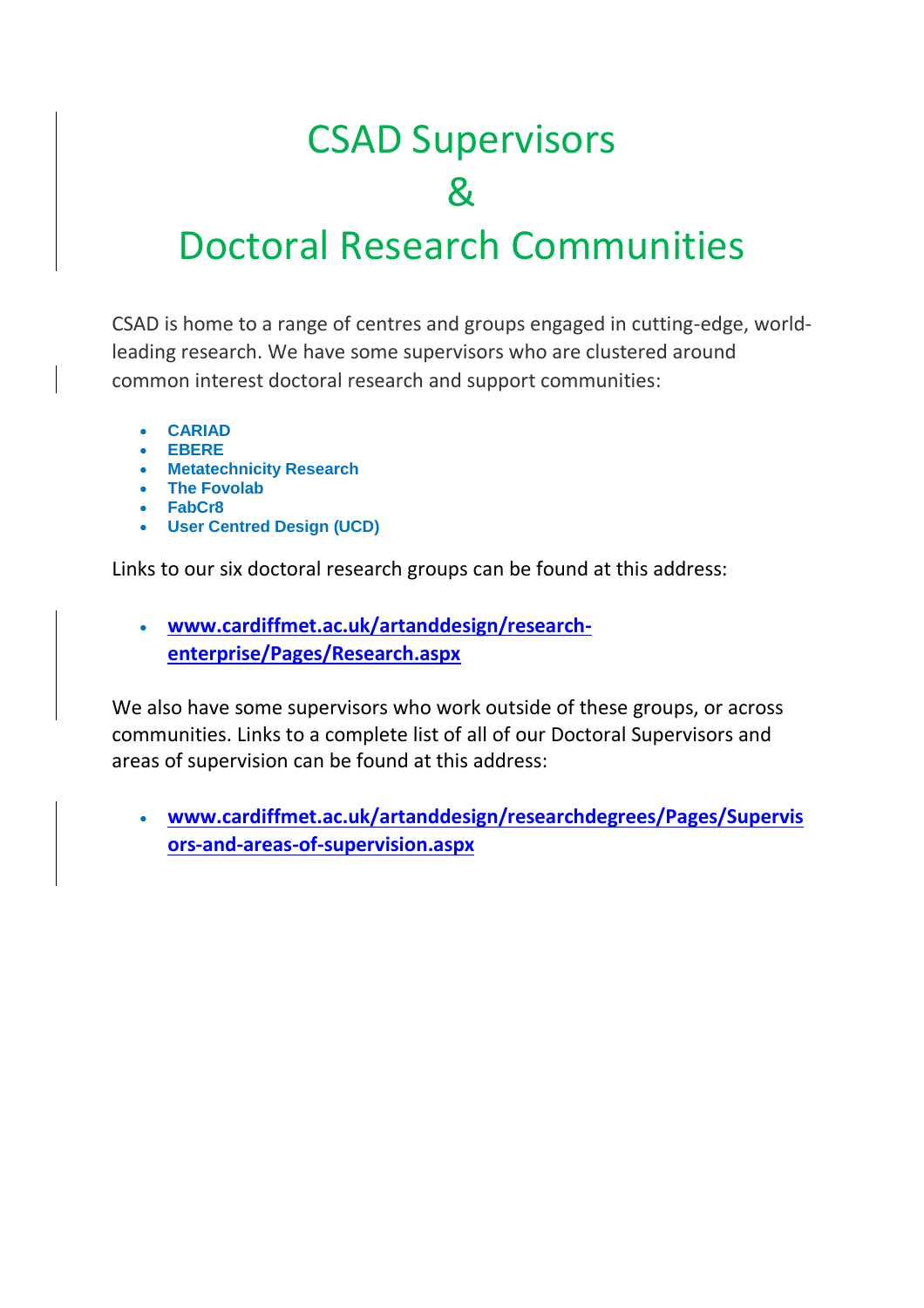## What Research Programmes do we offer?

CSAD provides four different research opportunities.

**PhD** A PhD is a rigorous and demanding research programme. A PhD is achieved through a sustained piece of supervised original investigative research leading to a thesis which can be theoretical or creative practicebased. This programme includes an initial research training period which is completed prior to commencement of the research.

**Professional Doctorate** A Professional Doctorate is a rigorous and demanding professional programme. The Professional Doctorate is a higher degree programme specifically structured to support a planned and/or implemented, step by step change within a professional context, informed by existing or emerging professional and academic knowledge, and/or theory.

#### If you don't feel ready for the high demands of an application for a doctoral research programme you may wish to consider the MRes first.

**MRes** is a taught Master of Research programme that can be used to prepare and apply for future doctoral study at any University. The MRes gives you the chance to start and to focus your research and then to continue directly onto an MPhil/PhD either with us or elsewhere at another University or Research Institute. The programme is designed to be suitable for students who have some experience of research in Art & Design and also those with little or no background experience of research at all from any field. The course starts with no preconception whatsoever with regards to where your project might start or how it might develop and has an open mind with regard to the possibilities of creative research practices in Art & Design. Application is based around a simple outline of your research ideas and ambitions.

More information on the MRes can be found online at this address:

• **[http://www.cardiffmet.ac.uk/artanddesign/courses/Pages/MRes-Art--](http://www.cardiffmet.ac.uk/artanddesign/courses/Pages/MRes-Art--Design.aspx) [Design.aspx](http://www.cardiffmet.ac.uk/artanddesign/courses/Pages/MRes-Art--Design.aspx)**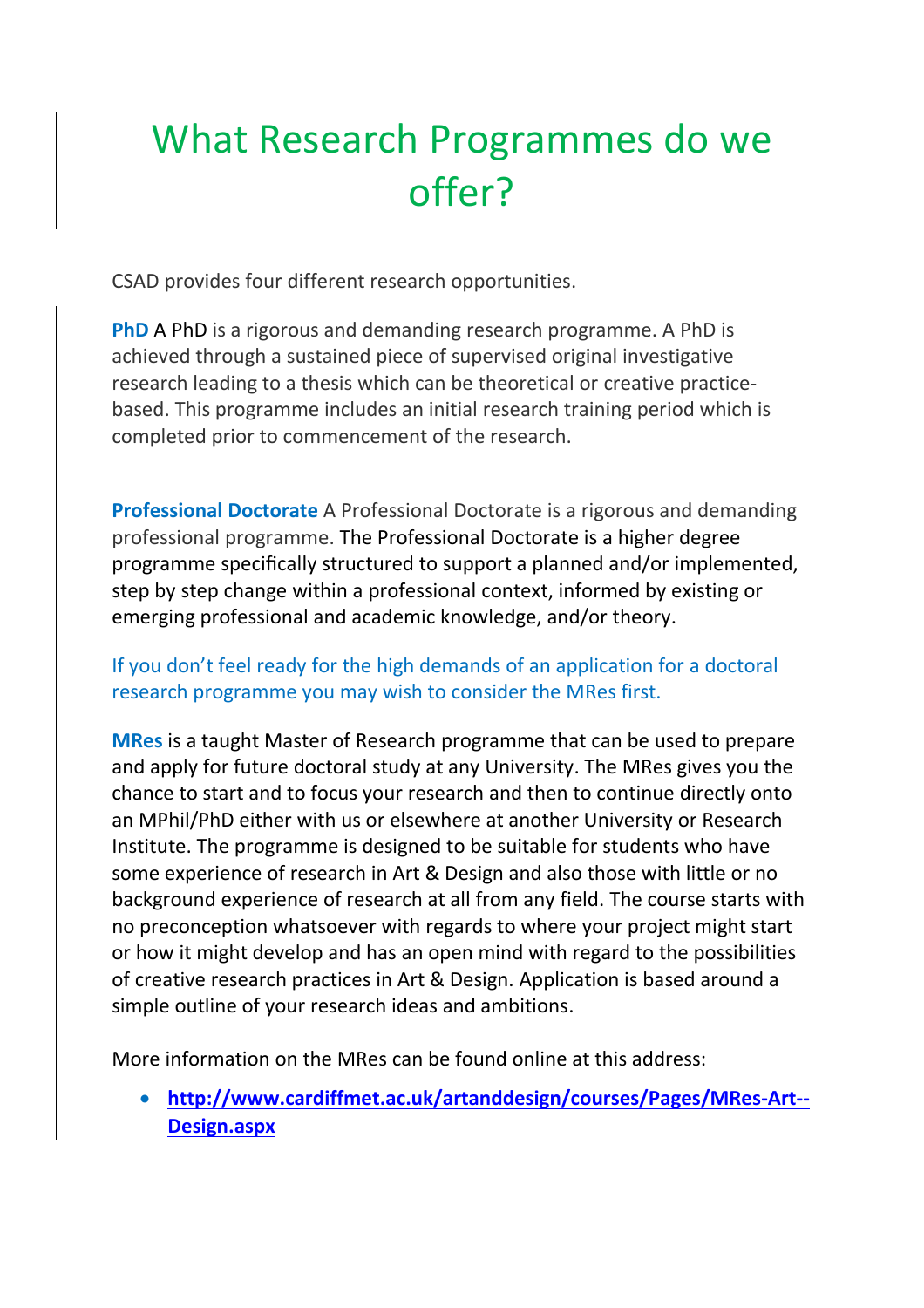### When to Apply?

#### **When to apply for a PhD.**

Our PhD research degree programmes commences in September each year. Applications **must** reach Cardiff Metropolitan University Admissions by the close of **30th April** each year to be considered for admission. Late applications may **not** be considered:

#### **When to apply for a Professional Doctorate**

The Professional Doctorate programme has two starting points in the academic year: November and April. Applications must reach Cardiff Metropolitan University Admissions by close of 30<sup>th</sup> November for enrolment in March or close of  $30<sup>th</sup>$  June for enrolment in October.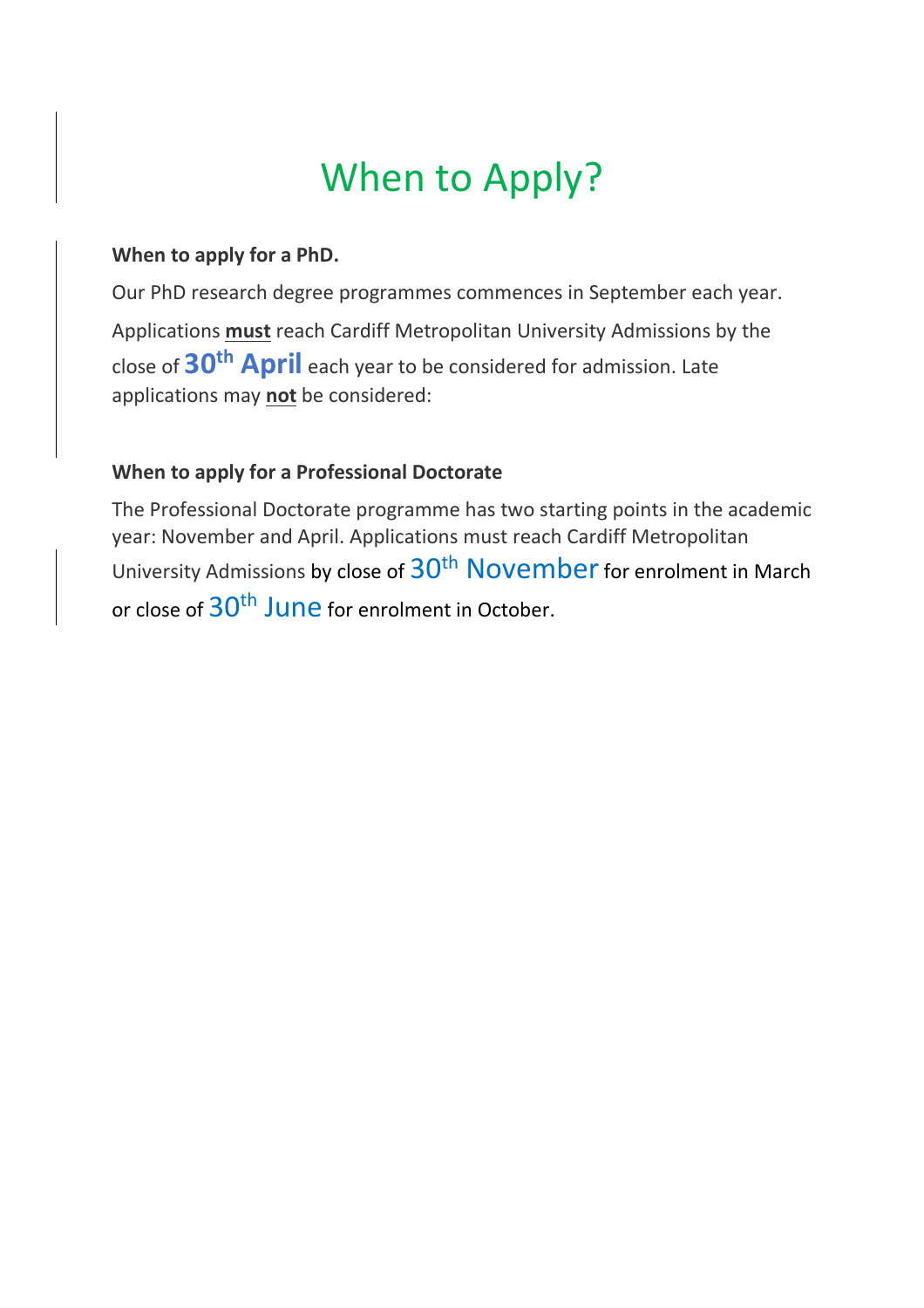# How to apply if you are from the UK/EU?

Your potential supervisor will have helped you to put together an informal an PhD application proposal.

You will need to submit this together with your application by going to this address online:

#### • **studentselfservice.uwic.ac.uk/selfservice**

You can search and apply for your chosen course in our online system.

Please contact Admissions if you would like to complete an application form through the medium of Welsh.

Through Self Service, you are able to submit an application directly to the university. This also allows you to attach compulsory and other supporting documents such as qualifications (we advise that you upload qualifications, if completed, with your application).

In order to apply you must:

- o Complete the University Application Form including details of your qualifications and the names and contact details of your academic and personal referees.
- o Upload a CSAD **Initial Research Proposal**
- o Upload two examples of previous **Academic Writing in English or Welsh**.
- o Upload any additional **Supporting Documents** .

Once submitted, you are able to log in and check the status of your application.

We will process your application as quickly as possible, but please note it will not be considered until after the application deadline and may take up to eight weeks after that date.

If you are experiencing problems, do please speak to the University Admissions by telephoning: **+44 29 2041 6010**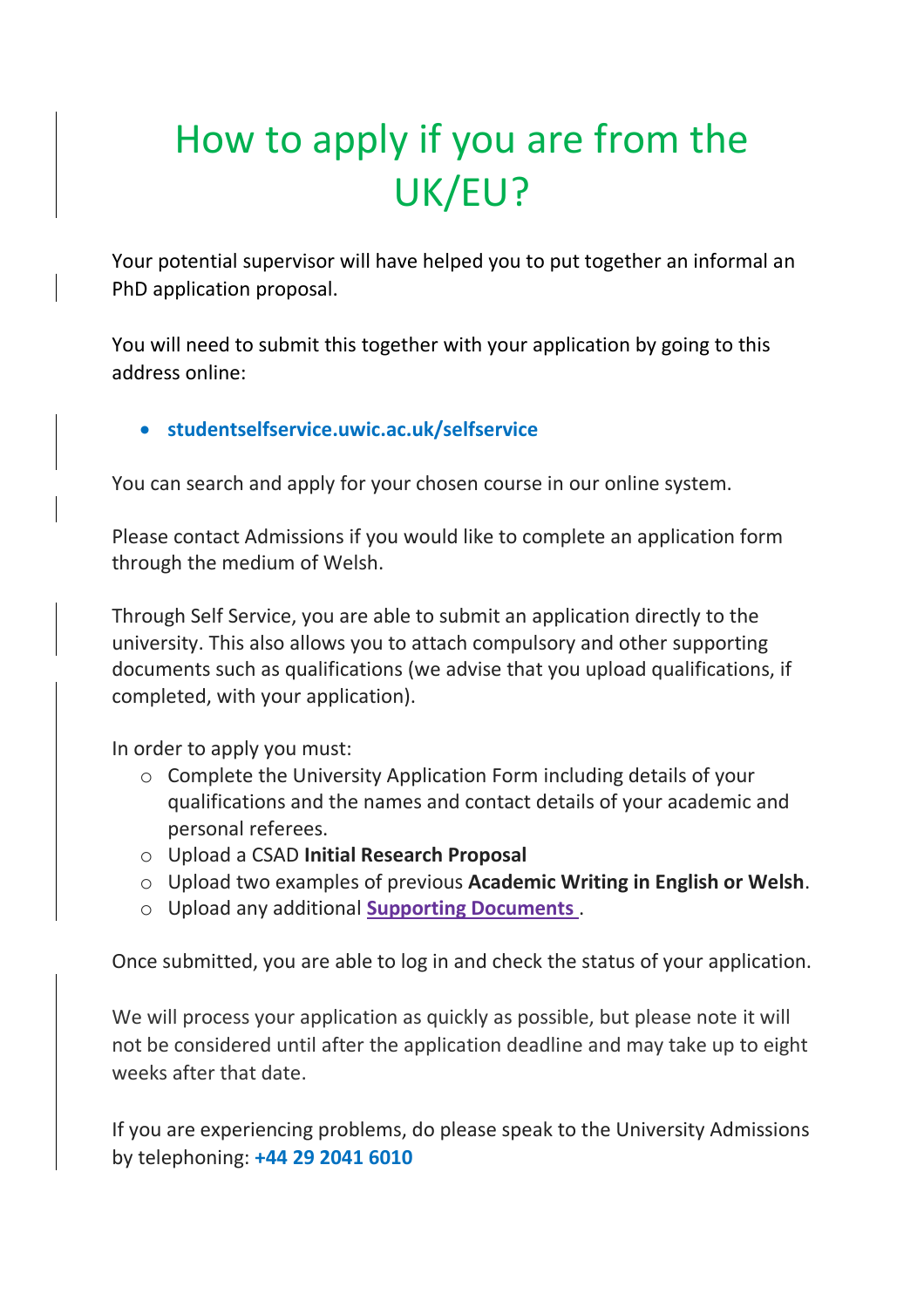# How to apply if you are from outside of the UK/EU?

We welcome applications from students all across the world and recognise a wide range of international qualifications. For information on making an application, including access to the International Student Application form and supporting documents, visit

• **<http://www.cardiffmet.ac.uk/international>**

In order to apply you must:

- o Complete the University Application Form including details of your qualifications and the names and contact details of your academic and personal referees. Please ensure that Section 12 of the International Student Application form addresses points 1-5 outlined in the Research Proposal section.
- o Upload a CSAD **Initial Research Proposal**
- o Upload two examples of previous **Academic Writing in English**.
- o Upload any additional **Supporting Documents** .

If you have any queries about your international application, contact us by email at **[international@cardiffmet.ac.uk](mailto:international@cardiffmet.ac.uk)**

or telephone at **+44 29 2041 6045.** 

Once your application form has been received, it will be sent to Cardiff School of Art and Design for consideration.

We will process your application as quickly as possible, but please note it will not be considered until after the application deadline and may take up to eight weeks after that date.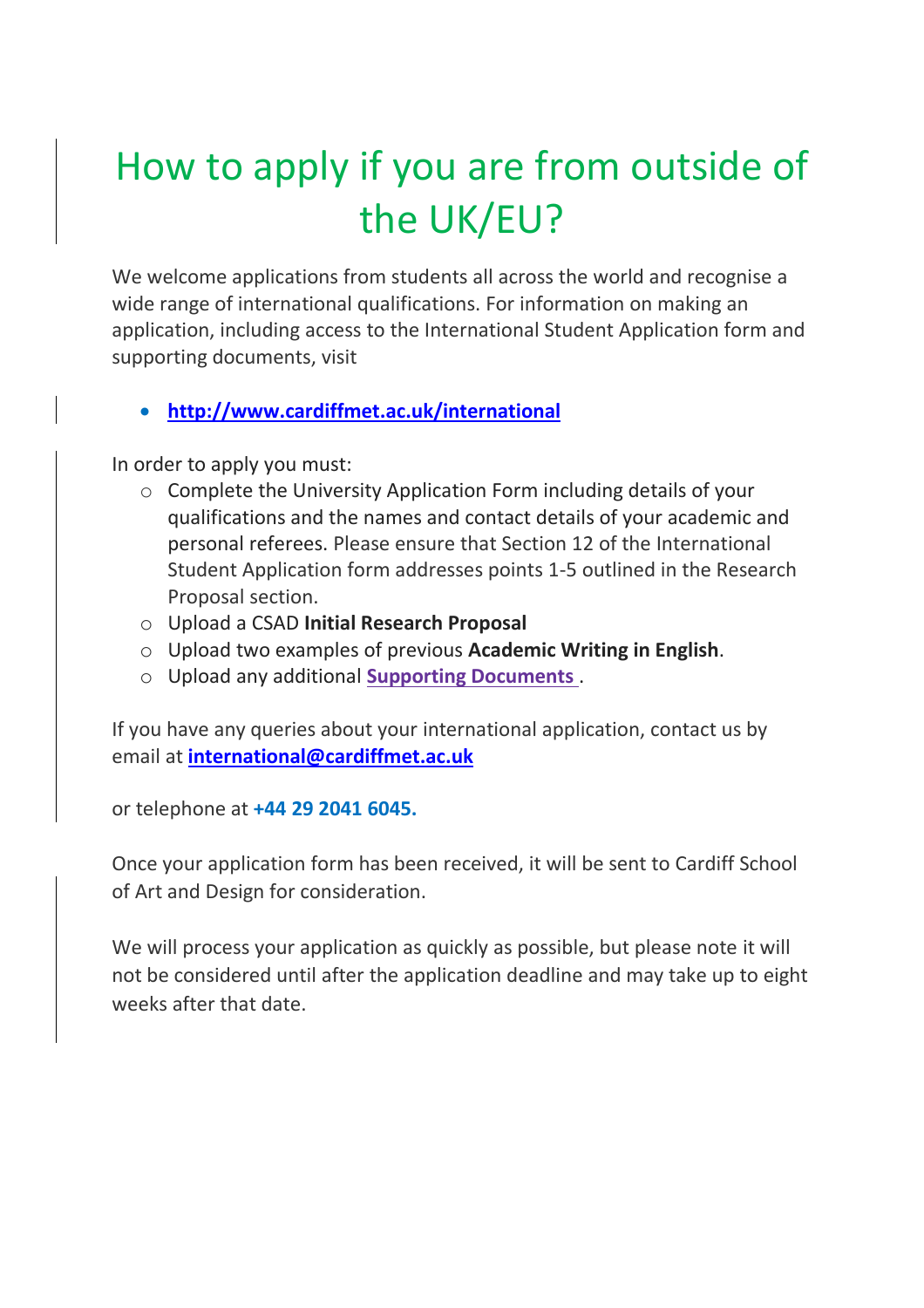Applications for admission to doctoral awards is usually made by means of the submission of an initial research study application proposal together with a University application form and the identification of people who are willing to act as referees.

All applications for admission to doctoral awards are considered by the CSAD Research Degrees admissions panel. It is important to do some research first to be clear about where you think your application is best directed and the application deadlines for the award you wish to study.

You are strongly encouraged to make contact with potential supervisors or the specific doctoral programme to discuss your ideas prior to application.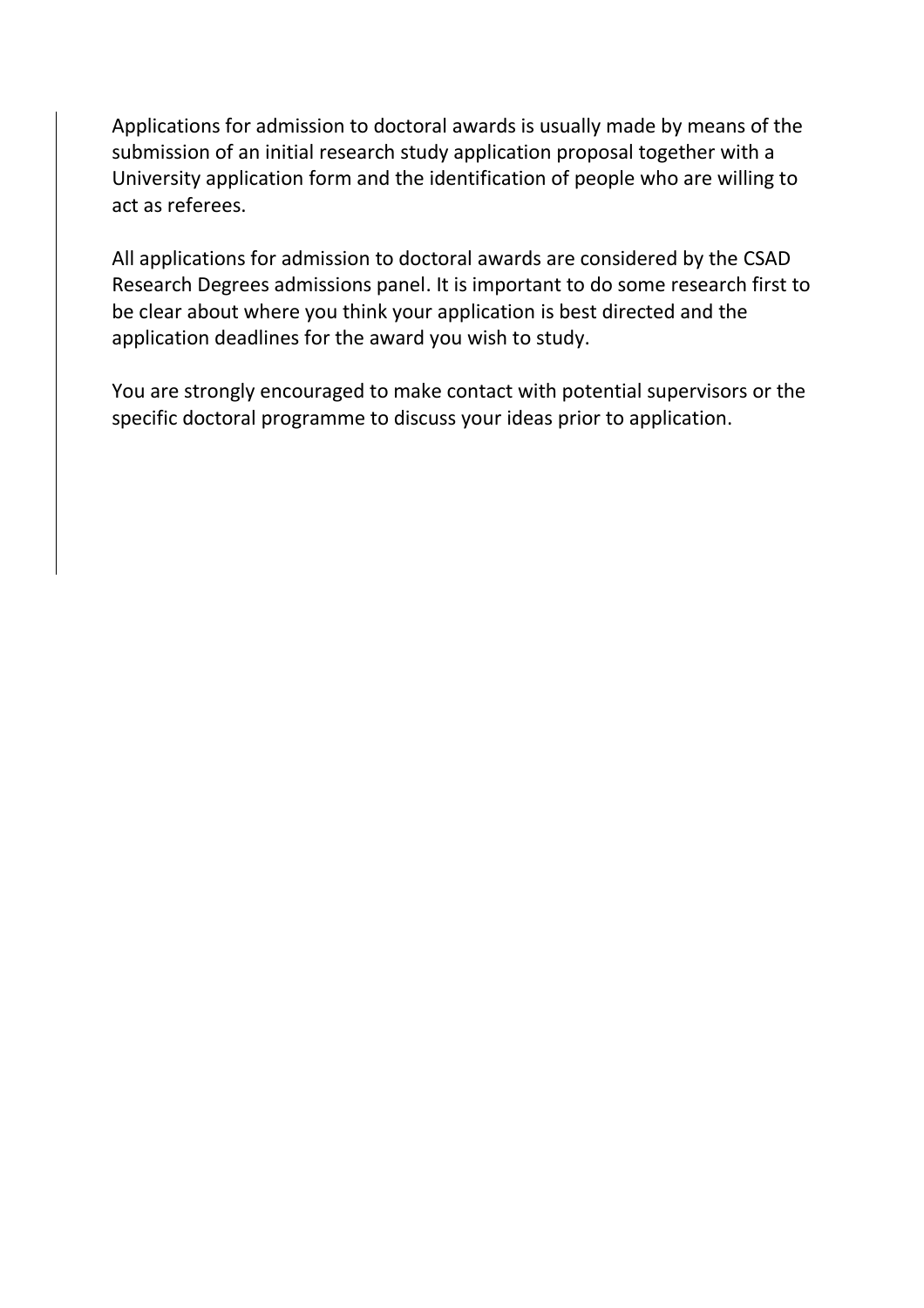### What happens next?

Once you make a formal application to study towards a doctoral award it will be considered by the Cardiff School of Art & Design Research Degrees Admissions panel, comprised of experienced doctoral research supervisors.

The panel will review every application very carefully. They will want to be sure that the applicant understands what is required of study at this level and that they are ready AND have applied to the right place to support their interests. They will want to make sure that you do not waste your time and money studying for something you seem unlikely to achieve.

Each individual application is considered in the following ways:

- o An assessment from your application of your academic suitability and experience (including your English language skills).
- o An assessment from your application of the viability or feasibility of your intended research project.
- o An assessment from your application of the fit between your intended research project with the research expertise in Cardiff Metropolitan University and whether an appropriate supervisory team can be identified.
- o Following up with academic and personal references.

As part of the application process applicants will be invited to attend an interview (either face-to-face or at a distance). This offers applicants an opportunity to discuss their proposed project with members of the doctoral awards application panel.

One of the following five decisions will be made:

- **Accept** your application unconditionally
- **Accept** your application with conditions
- **Recommend amendments** to your application for immediate or future reconsideration or redirect your application to another School of unit in Cardiff metropolitan University.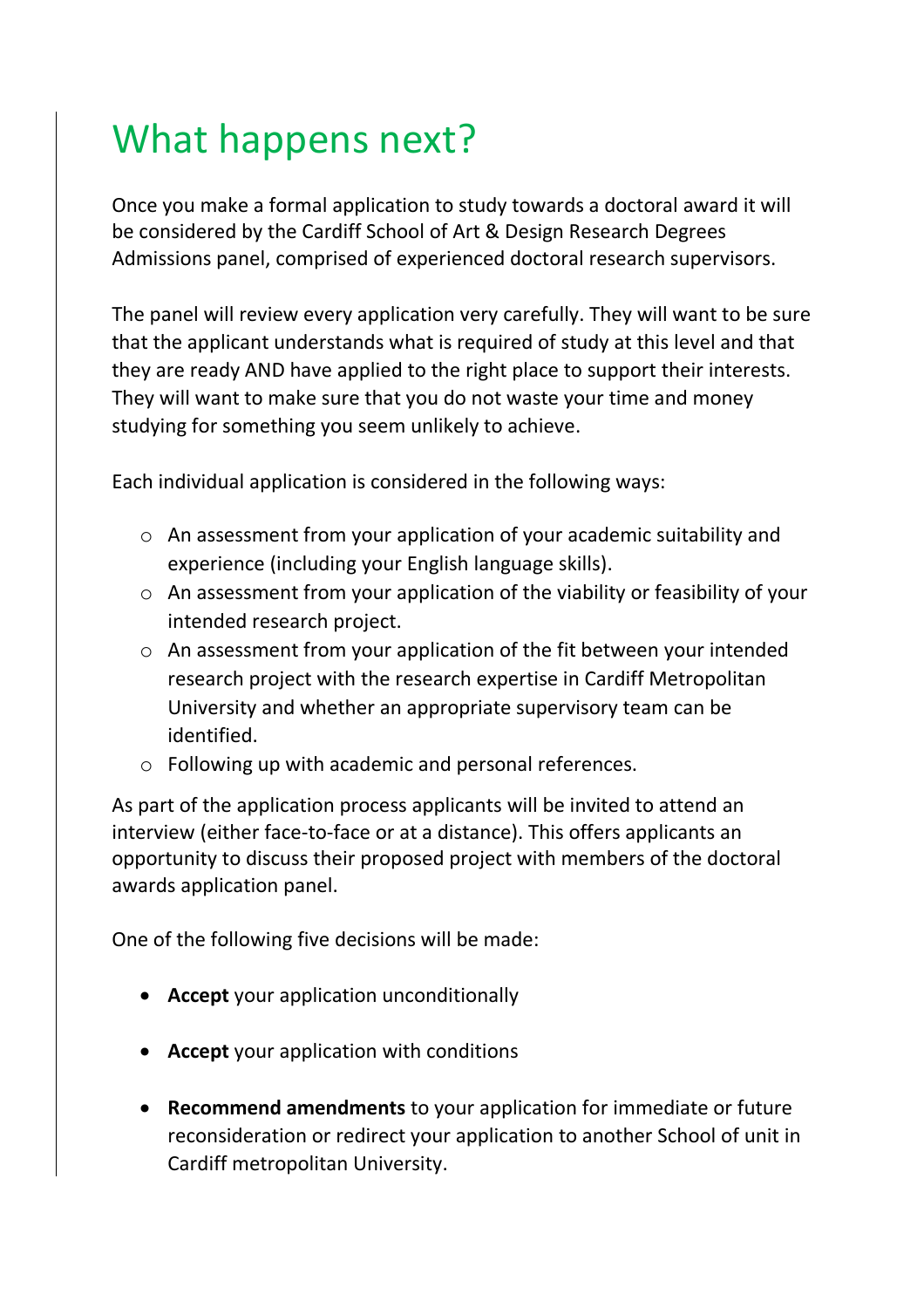- **Reject** your application as it is, but **accept** your application for postgraduate study on our MRes in order to develop your research for a future re-application.
- **Reject** your application completely because it is not of sufficient standard for doctoral study or is not supportable by the expertise of Cardiff School of Art & Design or another School at Cardiff metropolitan University.

You need to allow at least six to eight weeks for this process to be completed but in some cases it may take longer.

If a conditional offer of admission is made, applicants will need to fulfil any requirements that are stipulated and provide relevant documentary evidence before enrolment can commence. For more information please refer to [www.cardiffmet.ac.uk/howtoapply.](http://www.cardiffmet.ac.uk/howtoapply)

Once you are offered a place to study for a doctoral award you will be invited to enrol via the Universities online self-service facility.

or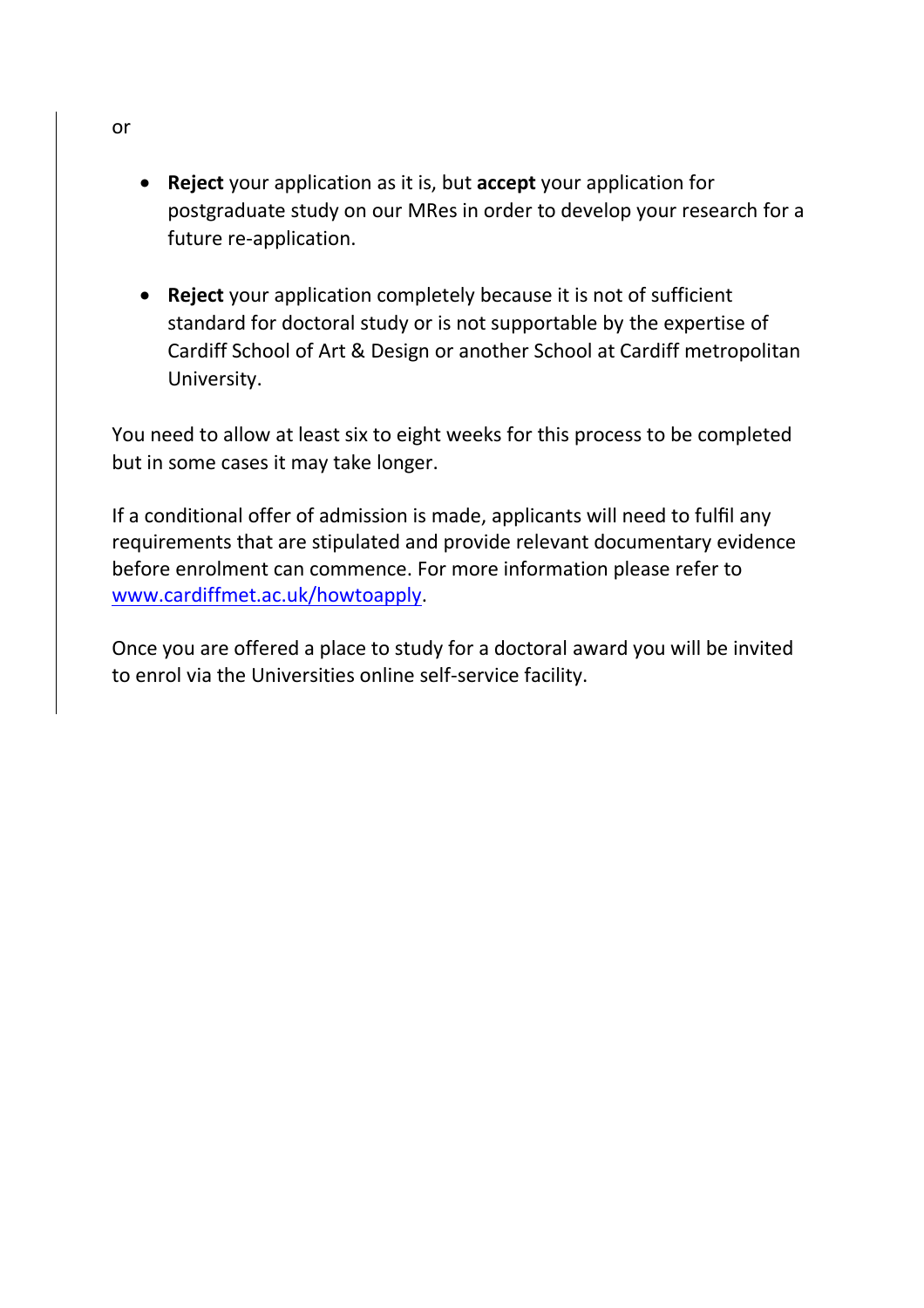# Why apply to us?

#### • **<http://www.cardiffmet.ac.uk/research/Pages/default.aspx>**

Cardiff Metropolitan University engages in research that is at the interface of new knowledge creation and its application. With an excellent track record of accomplishment in applied research, supported by a strong base of expertise and advanced scholarship, the University's research has direct application in business, industry, the professions and the community at large.

Cardiff School of Art & Design is an exceptional place to be a research student. Our world leading research expertise in the School ranges from the empirical and scientific to the poetic and speculative. In our research, we draw upon the Arts, Sciences, Humanities and Philosophies.

We have a highly supportive creative research culture which is both vibrant and rich. This is evidenced by the range of research groups operating within disciplinary, multi-disciplinary and transdisciplinary fields. We actively collaborate where we can with academic, cultural and industrial partners as we engage with leading edge technologies and ideas in our studies and research in architecture, engineering, material arts, fine arts, and the histories theories and philosophies of art and design.

We have almost 100 Masters students and almost 60 Doctoral Research students in our School postgraduate community all of whom generate new knowledge and have an impact in the UK and around the world.

Our Research students have published research and exhibited in the UK and around the world.

Our Research students make full use of our Perceptual Experience Laboratory (PEL), our MIT-FabLab as well as our extensive and world-class artefact and image making workshops, specialist studios and our traditional and digital technologies.

Our Research students work in a multidisciplinary, co-disciplinary or transdisciplinary way with other research disciplines as well as commercial and community sectors in society anywhere in the world and with other research centres across the wider University.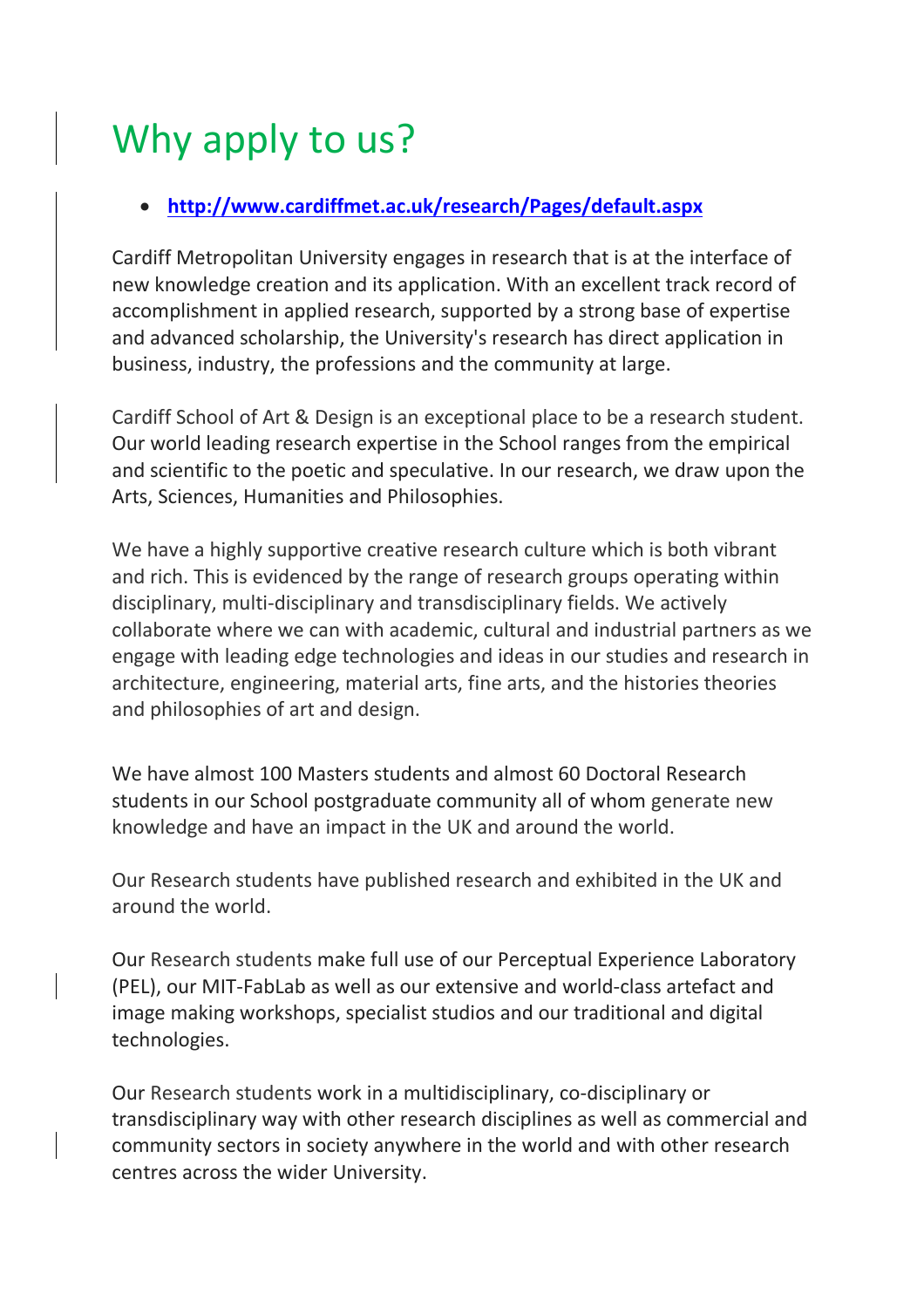Our Research students have a dedicated Director of Studies and one or two other supervisors to support them in their studies. Once accepted, we expect our supervisors to be highly supportive of our students and so our application process is very intense.

Our University was rated as the top Modern UK University in the most recent UK Research Excellence Framework (REF) review.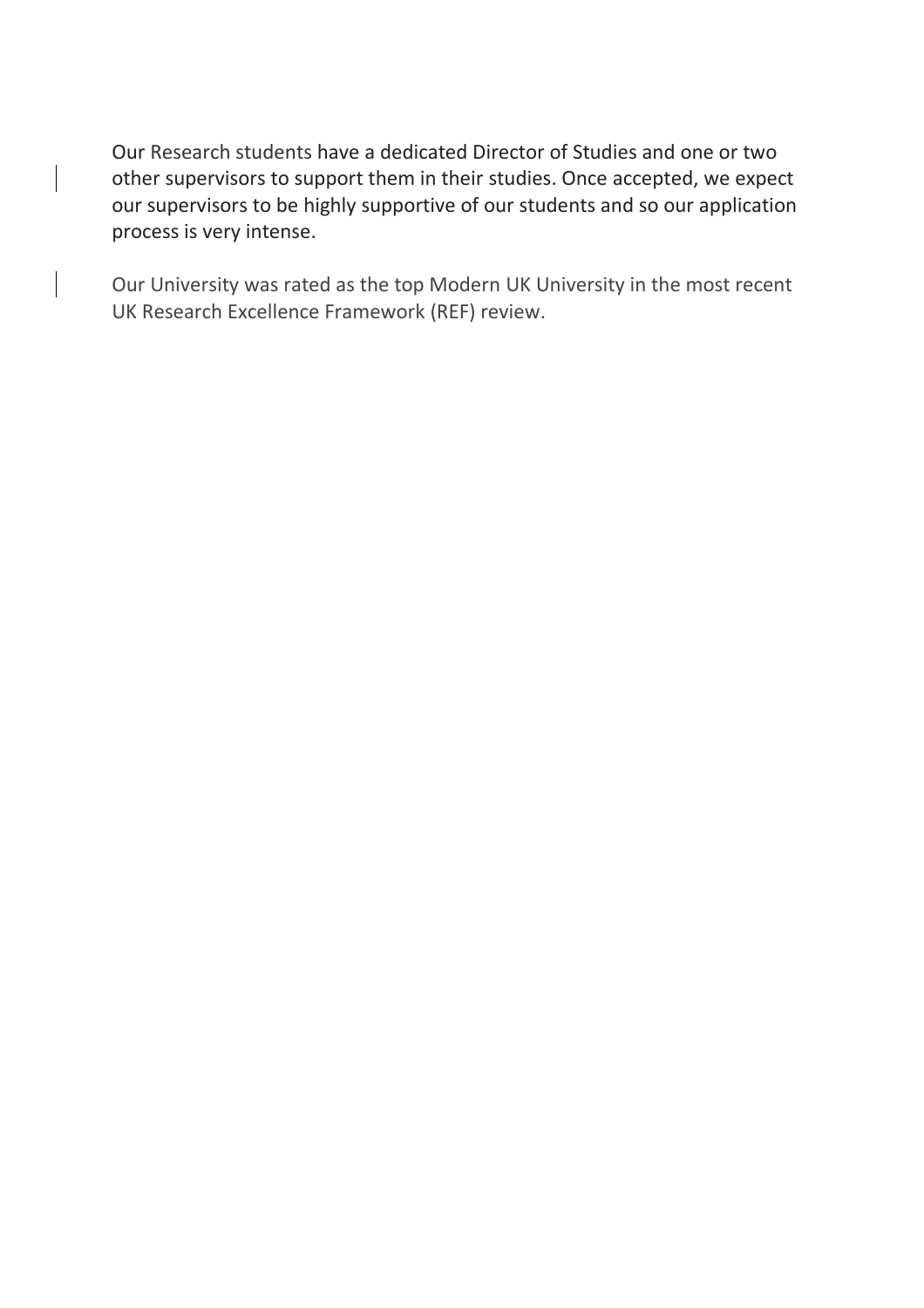# Writing your PhD Initial Research Proposal

You research proposal should be completed on the CSAD Initial Research Proposal form. That form sets out the number of words we expect. Sharper and clearer is better.

Your supervisors will have an influence on the direction your research takes, so before you submit your formal proposal, you must approach the person or people you have in mind informally to discuss your ideas and to gauge their interest.

Make it clear in your formal proposal who you have discussed your application with and how that discussion has guided your thinking.

#### **Describe any previous research experience you might have.**

This may be formal research training (eg. MRes), Research skills training as part of a postgraduate degree, or research training associated with your professional career. This will help us to determine whether you will need our research training, your answer will not affect your application.

#### **What are you aiming to do in your research?** (Max 400 words)

- o What is your research idea?
- $\circ$  How do you think you will do this?
- o How did you think of this idea?

#### **Why do you want to do this?** (Max 400 words)

- o Why is this research important to you?
- o Why do you think this research is right for you and you are right for it
- o What are your future ambitions.

#### **Based on academic references to current ideas and knowledge, why do you think this is an important research to do?** (Max 400 words)

- o What is different about your research?
- o What ideas will you be referring to in your research?
- o Why do you think your research is important?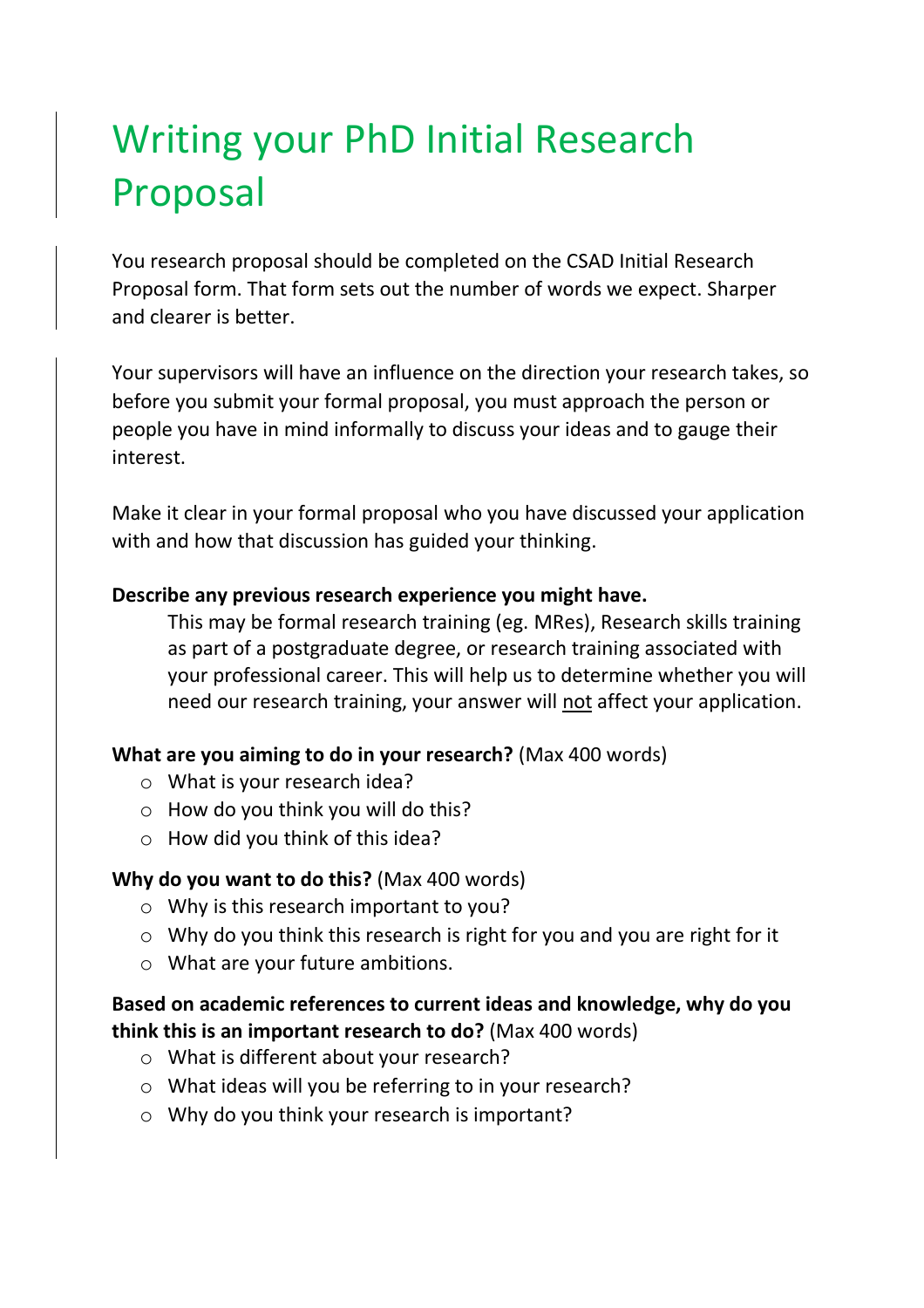Think about the challenge for which there is no clear answer at present (uncharted territory)? What questions could conceivably (if answered appropriately) fill that gap in knowledge, or partially fill the gap?

**Research References in relation to the questions above.** (Please use the Harvard format).

A good proposal draws or touches upon other people's work within the subject. You will need to have shown how these people's work is vital to shaping or informing your research question. List all those references in the Harvard format, preferably relating to existing recent research, for example, the last 5 or 6 years and any older research or texts as appropriate.